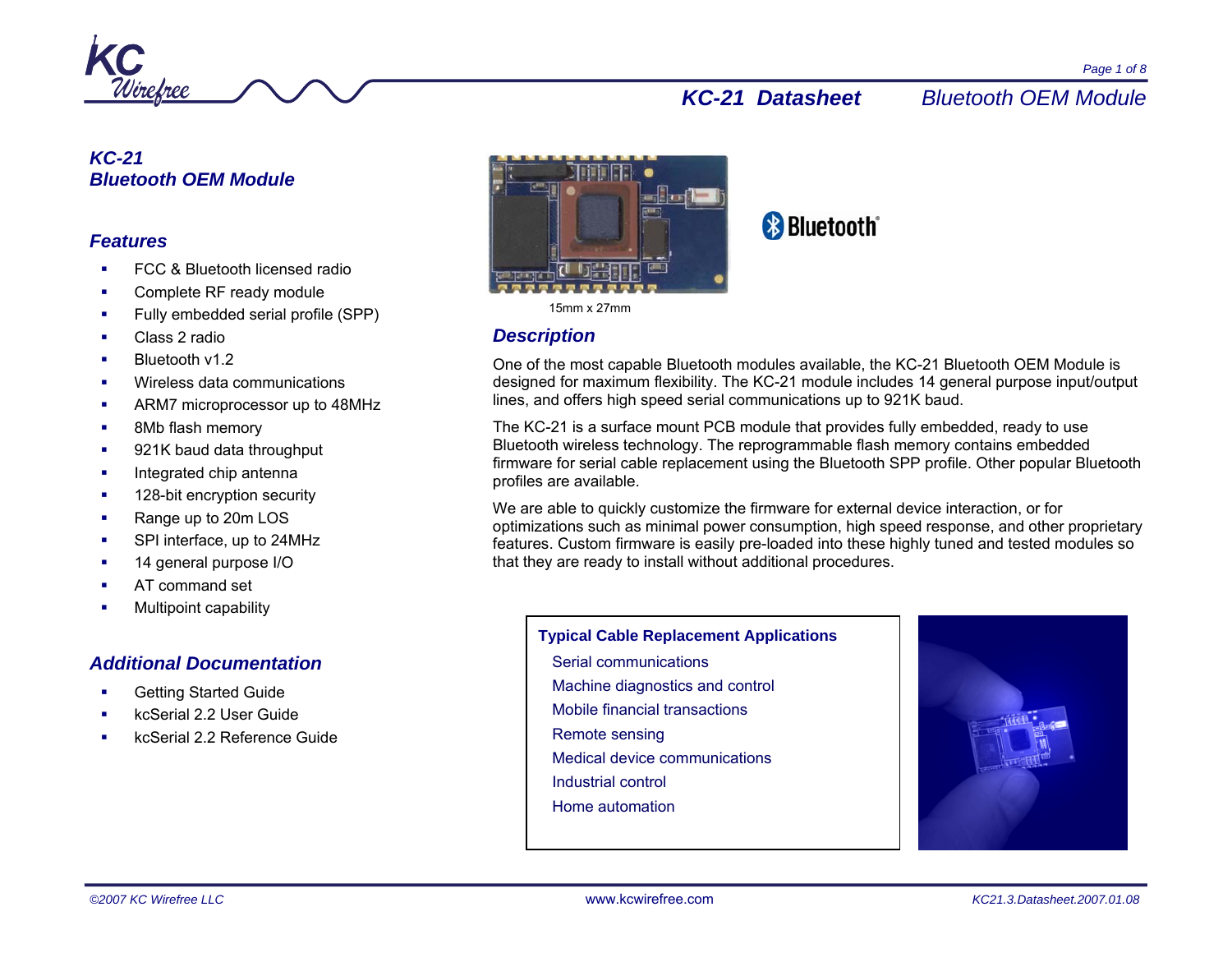

## *Software Architecture*

#### **Lower Layer Stack**

- г Full Bluetooth data rate (723.3kbps maximum)
- L Device power modes—active, sleep and deep sleep
- Wake on Bluetooth feature—optimized power consumption of host CPU
- Authentication and encryption
- г Encryption key length from 8-bits to 128-bits maximum
- г Persistent FLASH memory—for BD Address and radio parameter storage
- L All ACL (Asynchronous Connection Less) packet types (DM1, DH1, DM3, DH3, DM5, DH5, AUX1)
- SCO (Synchronous Connection Oriented) packet types (HV1, HV2, HV3)
- г Point to multipoint and scatternet support—3 master and 7 slave links allowed (10 active links simultaneously)
- Ξ Park, sniff, and hold modes—fully supported to maximum allowed intervals
- Master slave switch—supported during connection and post connection
- Dedicated Inquiry Access Code—for improved inquiry scan performance
- г Dynamic packet selection—channel quality driven data rate to optimize link performance
- г Dynamic power control—interference reduction and link performance
- L Bluetooth test modes—per Bluetooth 1.2 specification
- 802.11b co-existence—AWMA and AFH
- SCO over UART, PCM, or SPI interface—application flexibility for host CPU
- г Vendor specific HCI commands—to support device configuration and certification test modes

## **Upper Layer Stack**

- SPP, SDAP, GAP, and DUN protocols
- **RFComm, SDP, and L2CAP supported**

## **HCI Interface**

- Bluetooth 1.2 specification compliant
- HCI USB transport layer (H2)
- г HCI UART transport layer (H4)
- г Firmware upgrade over UART



HCI STACK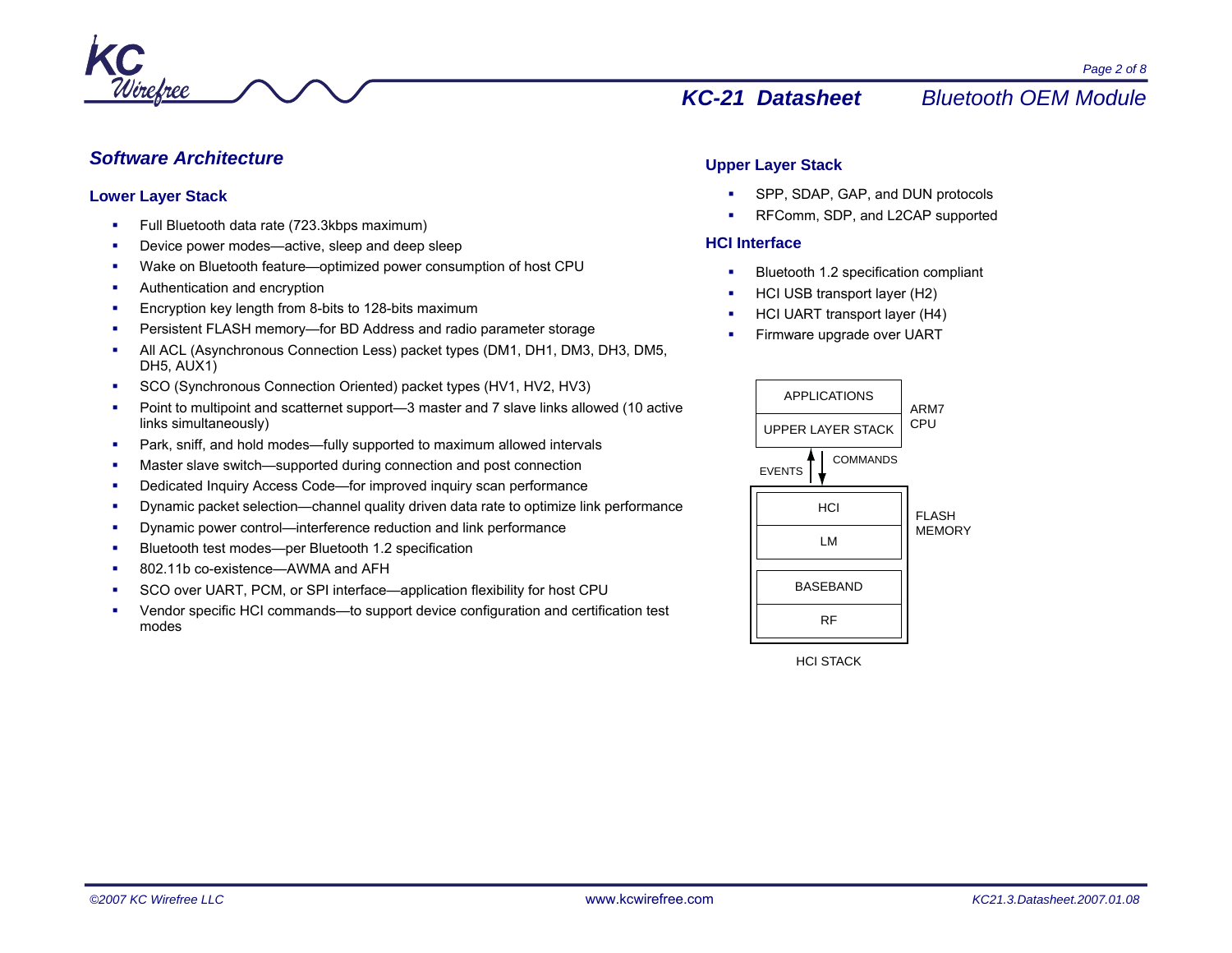

# *Hardware Specifications*

General Conditions ( $V_{DD}$ = 3.3V and 25°C)

# **Recommended Operating Conditions**

| <b>Rating</b>                  | Min                      | <b>Typical</b>           | Max.   | <b>Unit</b> |
|--------------------------------|--------------------------|--------------------------|--------|-------------|
| Temperature Range 3.0v - 3.3v  | $-30$                    |                          | 85     | °C          |
| Temperature Range 2.7v - 3.6v  | $-20$                    | -                        | 80     | °C          |
| Supply Voltage V <sub>DD</sub> | 2.7                      | 3.3                      | 3.6    | Volts       |
| Signal Pin Voltage             | $\overline{\phantom{0}}$ | 3.3                      |        | Volts       |
| <b>RF Frequency</b>            | 2400                     | $\overline{\phantom{0}}$ | 2483.5 | <b>MHz</b>  |

## **Absolute Maximum Ratings**

| Rating                    | Min    | <b>Typical</b> | Max    | Unit  |
|---------------------------|--------|----------------|--------|-------|
| Storage temperature range | -40    | -              | $+150$ | ∘∩    |
| Supply voltage, $V_{DD}$  | $-0.3$ |                | $+3.6$ | Volts |
| RF input power            |        | -              | -5     | dBm   |

## **Current Consumption**

| <b>Modes</b>                                                | Avg  | <b>Unit</b> |  |  |  |  |
|-------------------------------------------------------------|------|-------------|--|--|--|--|
| <b>Typical Power Consumption</b>                            |      |             |  |  |  |  |
| ACL data 115K Baud UART at max throughput (Master)          | 35.0 | mA          |  |  |  |  |
| ACL data 115K Baud UART at max throughput (Slave)           | 35.0 | mA          |  |  |  |  |
| Connection, no data traffic, master                         | 18.0 | mA          |  |  |  |  |
| Connection, no data traffic, slave                          | 28.0 | mA          |  |  |  |  |
| Connection in sniff (Tsniff=100ms), no data traffic, master | 10.2 | mA          |  |  |  |  |
| Connection in sniff (Tsniff=100ms), no data traffic, slave  | 10.8 | mA          |  |  |  |  |
| Connection in sniff (Tsniff=375ms), no data traffic, master | 2.75 | mA          |  |  |  |  |
| Connection in sniff (Tsniff=375ms), no data traffic, slave  | 3.50 | mA          |  |  |  |  |
| Standby, without deep sleep                                 | 16.5 | mA          |  |  |  |  |
| Standby, with deep sleep                                    |      | mA          |  |  |  |  |
| Page/Inquiry scan, deep sleep                               | 2.1  | mA          |  |  |  |  |
| Peak current                                                |      | mA          |  |  |  |  |

# **I/O Operating Characteristics**

| <b>Symbol</b>   | <b>Parameter</b>          | <b>Min</b> | <b>Max</b> | <b>Unit</b> | <b>Conditions</b>         |
|-----------------|---------------------------|------------|------------|-------------|---------------------------|
| $V_{\rm II}$    | Low-Level Input Voltage   |            | 0.8        | Volts       |                           |
| $V_{IH}$        | High-Level Input Voltage  | 2.0        |            | Volts       |                           |
| $V_{OL}$        | Low-Level Output Voltage  |            | 0.4        | Volts       | $I_{\Omega}$ = 2mA        |
| $V_{OH}$        | High-Level Output Voltage | 2.4        |            | Volts       | $I_{OH} = 2mA$            |
| lol             | Low -Level Output Current |            | 2.2        | mA          | $V_{OL} = 0.4 V$          |
| I <sub>ОН</sub> | High-Level Output Current |            | 3.1        | mA          | $V_{OH} = 2.4 V$          |
| h.              | Input Leakage Current     | -1         | $+1$       | uA          | $@V_1 = 3.3V$ or 0V       |
| $V_{T+}$        | Schmitt Trigger Low-High  | 1.47       | 1.50       | Volts       |                           |
| $V_T$           | Schmitt Trigger High-Low  | 0.89       | 0.95       | Volts       |                           |
| $R_{PU}$        | Pull-up Resistor          | 53         | 113        | KΩ          | <b>Resistor Turned On</b> |
| $R_{PD}$        | Pull-down Resistor        | 43         | 118        | KΩ          | <b>Resistor Turned On</b> |
| $C_1$           | Input Capacitance         |            | 7.5        | рF          |                           |

## **Selected RF Characteristics**

| <b>Parameters</b>                     | <b>Conditions</b>    | <b>BT Spec</b> | <b>Typical</b> | <b>Unit</b> |  |  |
|---------------------------------------|----------------------|----------------|----------------|-------------|--|--|
| Antenna load                          |                      |                | 50             | ohm         |  |  |
| <b>Radio Receiver</b>                 |                      |                |                |             |  |  |
| Sensitivity level                     | BER < .001 with DH5  | $\leq -70$     | $-85$          | dBm         |  |  |
| Maximum usable level                  | $BER < 001$ with DH1 | $\ge -20$      | -5             | dBm         |  |  |
| Input VSWR                            |                      |                | 2.5:1          |             |  |  |
| <b>Radio Transmitter</b>              |                      |                |                |             |  |  |
| Maximum output power                  | $50 \Omega$ load     | $-6$ to $+4$   | $+1$           | dBm         |  |  |
| Power control range                   |                      | $\geq 16$      | 30             | dB          |  |  |
| Power control resolution              |                      | $2$ to $8$     | 4              | dB          |  |  |
| Initial Carrier Frequency Tolerance   | ±75                  | 18             | kHz            |             |  |  |
| 20 dB Bandwidth for modulated carrier |                      | ≤ 1000         | 930            | kHz         |  |  |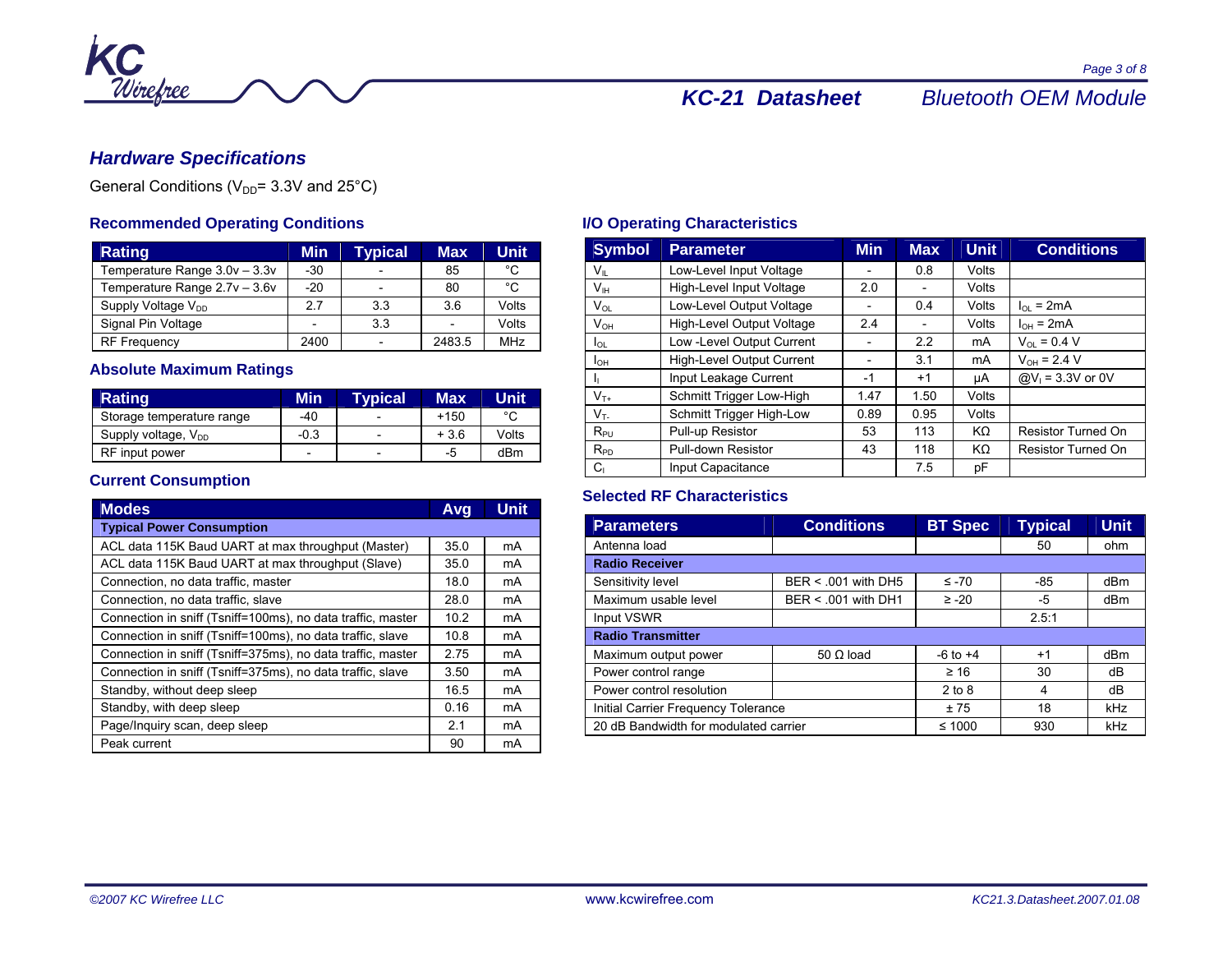

# *Pin Assignment*

| <b>Name</b>             | <b>Type</b>             | Pin#                                       | <b>Description</b>                                     |  |  |
|-------------------------|-------------------------|--------------------------------------------|--------------------------------------------------------|--|--|
| <b>UART Interface</b>   |                         |                                            |                                                        |  |  |
| <b>RXD</b>              | I                       | 8                                          | Receive data                                           |  |  |
| <b>TXD</b>              | $\circ$                 | 6                                          | Transmit data                                          |  |  |
| <b>CTS</b>              | I                       | 9                                          | Clear to send (active low)                             |  |  |
| <b>RTS</b>              | O                       | 10                                         | Request to send (active low)                           |  |  |
| <b>Reserved</b>         |                         |                                            |                                                        |  |  |
| <b>MODE</b>             | ı                       | $\overline{2}$                             | Reserved                                               |  |  |
| <b>DM</b>               | 1/O                     | 11                                         | Reserved                                               |  |  |
| <b>DP</b>               | $UO$                    | 12                                         | Reserved                                               |  |  |
| <b>Power and Ground</b> |                         |                                            |                                                        |  |  |
| $V_{DD}$                |                         | 24                                         | $V_{DD}$                                               |  |  |
| <b>GND</b>              |                         | 23                                         | <b>GND</b>                                             |  |  |
| <b>Reset</b>            |                         |                                            |                                                        |  |  |
| <b>RESET</b>            | I                       | 3                                          | Reset input (active low for 5 ms)<br>Schmidt triggered |  |  |
|                         |                         | <b>GPIO - General Purpose Input/Output</b> |                                                        |  |  |
| GPIO [0]                | 1/O                     | 16                                         | General Purpose or SPI Dout                            |  |  |
| GPIO [1]                | 1/O                     | 17                                         | General Purpose or SPI Din                             |  |  |
| <b>GPIO [2]</b>         | 1/O                     | 19                                         | General Purpose or SPI CS                              |  |  |
| <b>GPIO [3]</b>         | 1/O                     | 1                                          | General Purpose or SPI CLK                             |  |  |
| GPIO <sub>[4]</sub>     | 1/O                     | 18                                         | <b>General Purpose</b>                                 |  |  |
| <b>GPIO [5]</b>         | 1/O                     | 20                                         | <b>General Purpose</b>                                 |  |  |
| GPIO [6]                | 1/O                     | 22                                         | <b>General Purpose</b>                                 |  |  |
| <b>GPIO [7]</b>         | 1/O                     | 13                                         | General Purpose or PCM SYNC                            |  |  |
| <b>GPIO [8]</b>         | $\mathsf{I}/\mathsf{O}$ | 4                                          | General Purpose or PCM IN                              |  |  |
| GPIO [9]                | $\mathsf{I}/\mathsf{O}$ | $\overline{7}$                             | General Purpose or PCM CLK                             |  |  |
| GPIO [10]               | $\mathsf{I}/\mathsf{O}$ | 5                                          | General Purpose or PCM OUT                             |  |  |
| GPIO [11]               | I/O                     |                                            | Not Available - Internal Use                           |  |  |
| GPIO [12]               | I/O                     |                                            | Not Available - Internal Use                           |  |  |
| GPIO [13]               | 1/O                     | 15                                         | General Purpose                                        |  |  |
| <b>GPIO [14]</b>        | $\mathsf{I}/\mathsf{O}$ | 14                                         | General Purpose                                        |  |  |
| GPIO [15]               | $UO$                    | 21                                         | General Purpose                                        |  |  |

Module dimensions and suggested landing pattern.

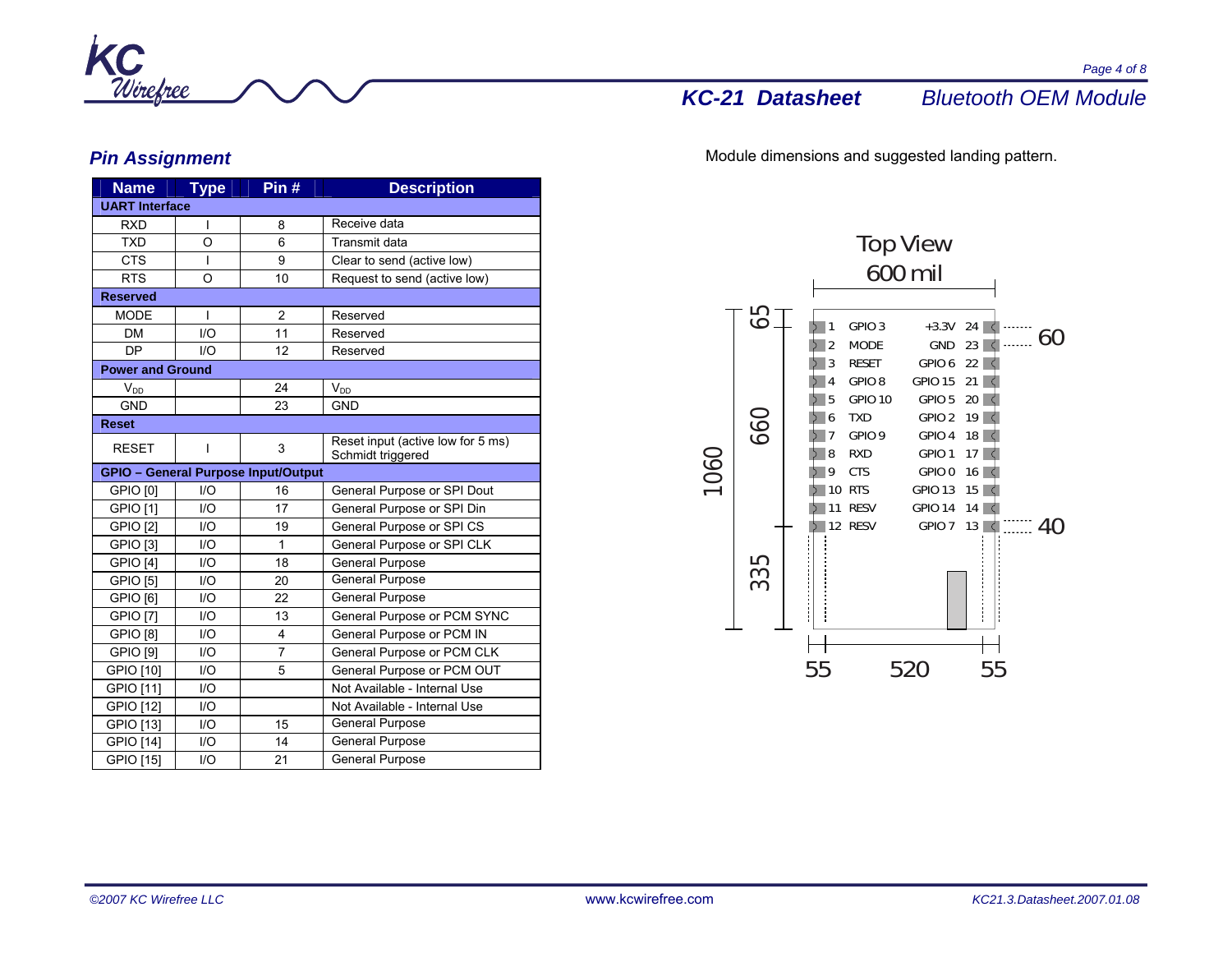

*Page 5 of 8* 

# *Hardware Design*

KC Wirefree modules support UART, SPI, and GPIO hardware interfaces. This section details typical usage models for these features. Please note that the usage of these interfaces is dependant upon the firmware that is loaded into the module, and is beyond the scope of this document.

### **Notes**

- RESET pin must be held high. 3.0v recommended.
- All unused pins should be left floating; do not ground.
- г All GND pins must be well grounded.
- г The area around the module should be free of any ground planes, power planes, trace routings, or metal for at least 8 mm from the antenna in all directions.
- Traces should not be routed underneath the module.
- Ξ The RXD pin is floating in this UART implementation. If the RXD pin is not connected, it must be pulled high using a 50K ohm resistor.

## **Module Reflow Installation**

The KC-21 is a surface mount Bluetooth module supplied on a 32 pin, 6-layer PCB.

For non Pb-free applications, Sn63/Pb37 solder is recommended.

- г Maximum peak temperature of 208° - 210°C (below 220°C).
- Ξ Maximum rise and fall slope after liquidous of < 2°C/second.
- Maximum time at liquidous of 50 90 seconds.

For RoHS/Pb-free applications, Sn96.5/Ag3.0/Cu0.5 solder is recommended.

- Maximum peak temperature of 230° 240°C (below 250°C).
- г Maximum rise and fall slope after liquidous of < 3°C/second.
- г Maximum time at liquidous of 40 – 80 seconds.

## **GPIO Interface**

All GPIOs are capable of sinking and sourcing 2mA of I/O current. These terminals are 5V input tolerant. GPIO [0] to GPIO [7] are internally pulled down with 50KΩ (nominal) resistors GPIO [8] to GPIO [15] are internally pulled up with 50KΩ (nominal) resistors.

## **UART Interface**

The UART is compatible with the 16450 industry standard. Four signals are provided with the UART interface. The TXD and RXD pins are used for data while the CTS and RTS pins are used for flow control.



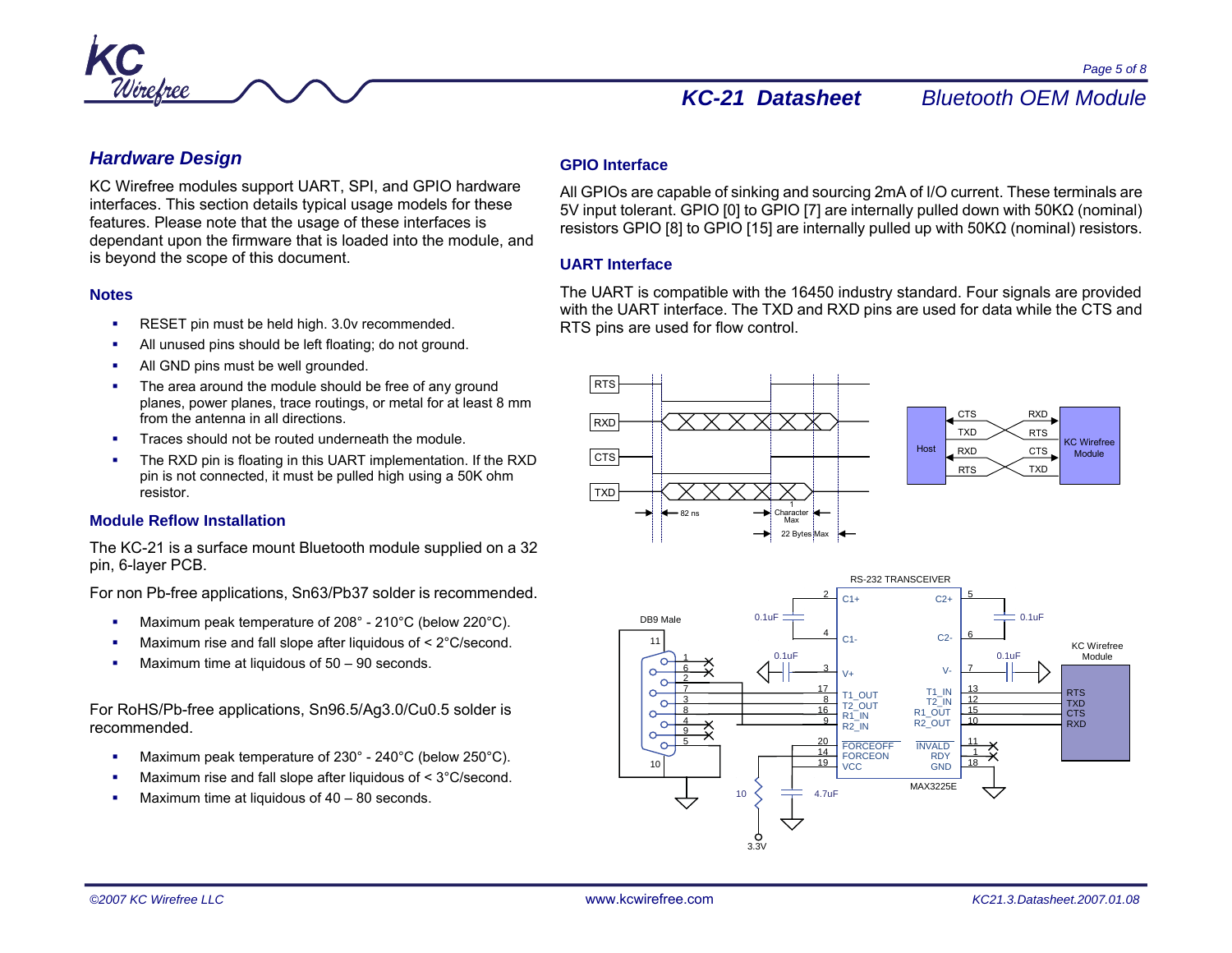# *FCC Regulatory Compliance*

This module has been tested and found to comply with the FCC Part15 Rules. These limits are designed to provide reasonable protection against harmful interference in approved installations. This equipment generates, uses, and can radiate radio frequency energy and, if not installed and used in accordance the instructions, may cause harmful interference to radio communications. However, there is no guarantee that interference will not occur in a particular installation. This device complies with part 15 of the FCC Rules. Operation is subject to the following two conditions: (1) This device may not cause harmful interference, and (2) this device must accept any interference received, including interference that may cause undesired operation.

Modifications or changes to this equipment not expressly approved by KC Wirefree may void the user's authority to operate this equipment.

## **Limited Modular Approval**

### FCC ID: S22BTMODULE-CL2

In accordance with FCC Part 15, the KC-21 is listed above as a Limited Modular Transmitter device.

In support of the Modular Transmitter Approval, the following is stated:

- **The module does have buffered modulation / data inputs.**
- The module does regulate its own power supply.
- г The module does have a permanently attached antenna.
- г The module can be tested as a stand-alone device.
- L The module is labeled with the proper FCC ID, and labeling instructions are provided to OEM end users for external product labels.
- The module does have instruction for proper use.
- Ξ The module does meet the FCC RF regulations.

Limited Modular Transmitter Approval, is granted, instead of Modular Transmitter Approval, because the following condition is not met:

**The module does not have its own RF shielding.** 

In accordance with FCC document, DA 00-1407, all final usage by OEMs of this device, (1) Must be approved by the module's manufacturer, KC Wirefree, (2) final installation must follow the instructions in this user's manual, (3) a written agreement with the OEM will detail which products are approved for this module's final installation to control its end usage and ensure FCC Part 15 compliance.

## **FCC Label Instructions**

The outside of final products that contain a KC-21 device must display a label referring to the enclosed module. This exterior label can use wording such as the following: "Contains Transmitter Module FCC ID: S22BTMODULE-CL2" or "Contains FCC ID: S22BTMODULE-CL2". Any similar wording that expresses the same meaning may be used.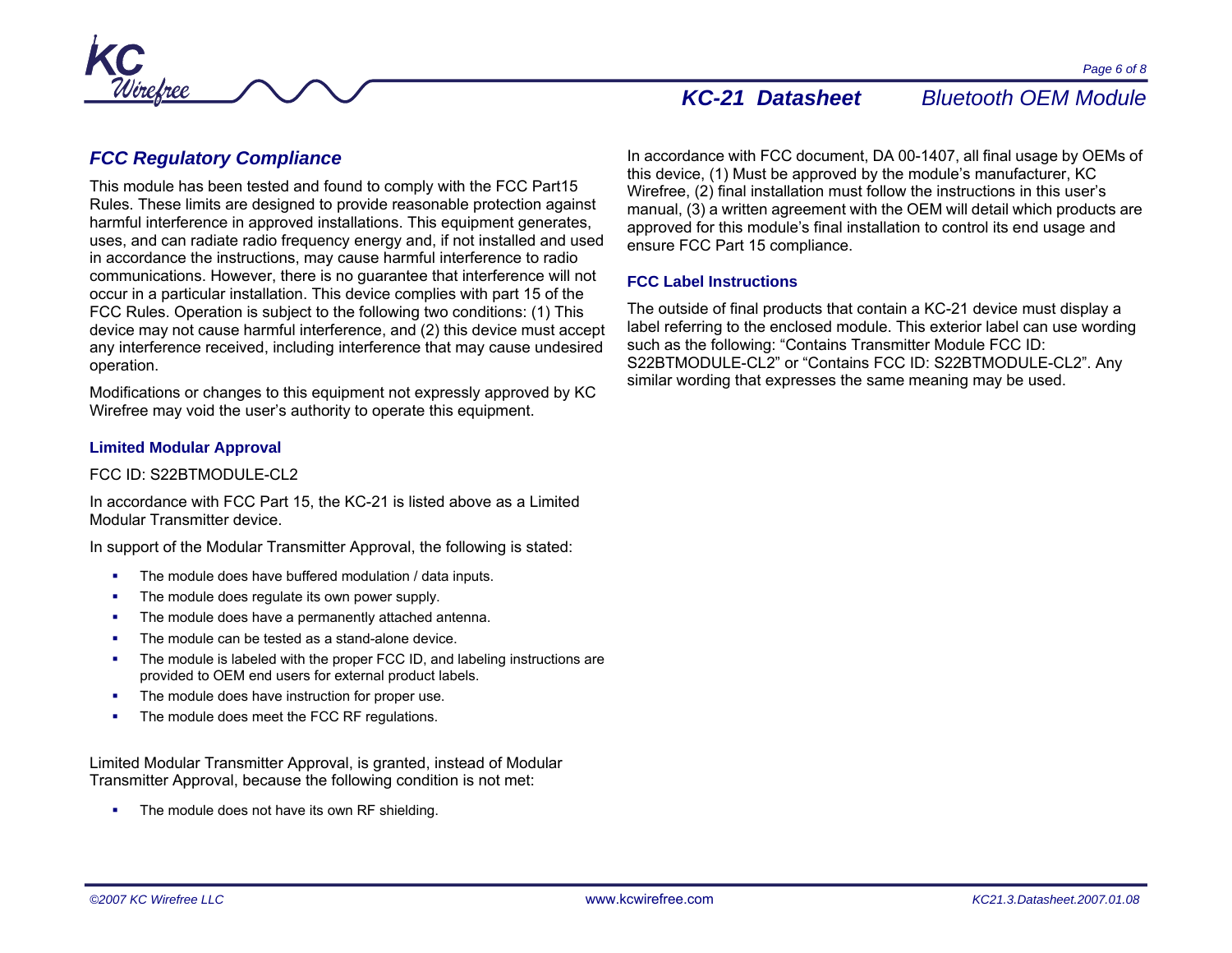



# *Firmware Reprogramming Notes*

KC Wirefree modules and adaptors may be reprogrammed using the procedure detailed in this document. Normally, KC Wirefree will deliver devices with the final firmware already pre-loaded, so this should not need to be part of a product's normal production.

Typically, the following tools and equipment are necessary:

- New flash image and KC Wirefree Flash Tool.
- г Null modem serial cable to PC serial port (available from KC Wirefree).
- г TTL to RS232 level shifter; when programming modules.

### **UART Connections**

The new firmware must be loaded using the UART interface. Access to this interface depends on the product type.

The minimum UART pins that are needed are the Rx and Tx pins. The RTS and CTS flow control pins are not necessary for programming devices at 115K baud (standard), but are required at 921K baud.

## **Serial Adaptors**

KC-111 and KC-121 serial adaptors already have a DB9 serial connector and RS232 level output, so no additional hardware modifications or connections are necessary.

### **Modules**

KC-11, KC-20, KC-21, and KC-22 modules support TTL level UART communications, but a PC requires RS232 voltage levels. Therefore, a TTL to RS232 level shifter is required.

## **Flash Tool**

KC Wirefree will deliver the appropriate firmware in a directory structure that includes the flash tool batch (.bat) files and firmware image. The following procedure must be carefully followed to program the device:

- 1. Make the necessary serial connections to the PC.
- 2. Start with the device powered OFF.
- 3. Run the BurnFirmware\_pX.bat file, where X represents the COM port, 1-4, of the PC connection.
- 4. A DOS shell will appear, and prompt the user to reset the device.
- 5. Turn on power to the device.
- 6. The program will automatically establish communication and loads the new firmware in about one minute.